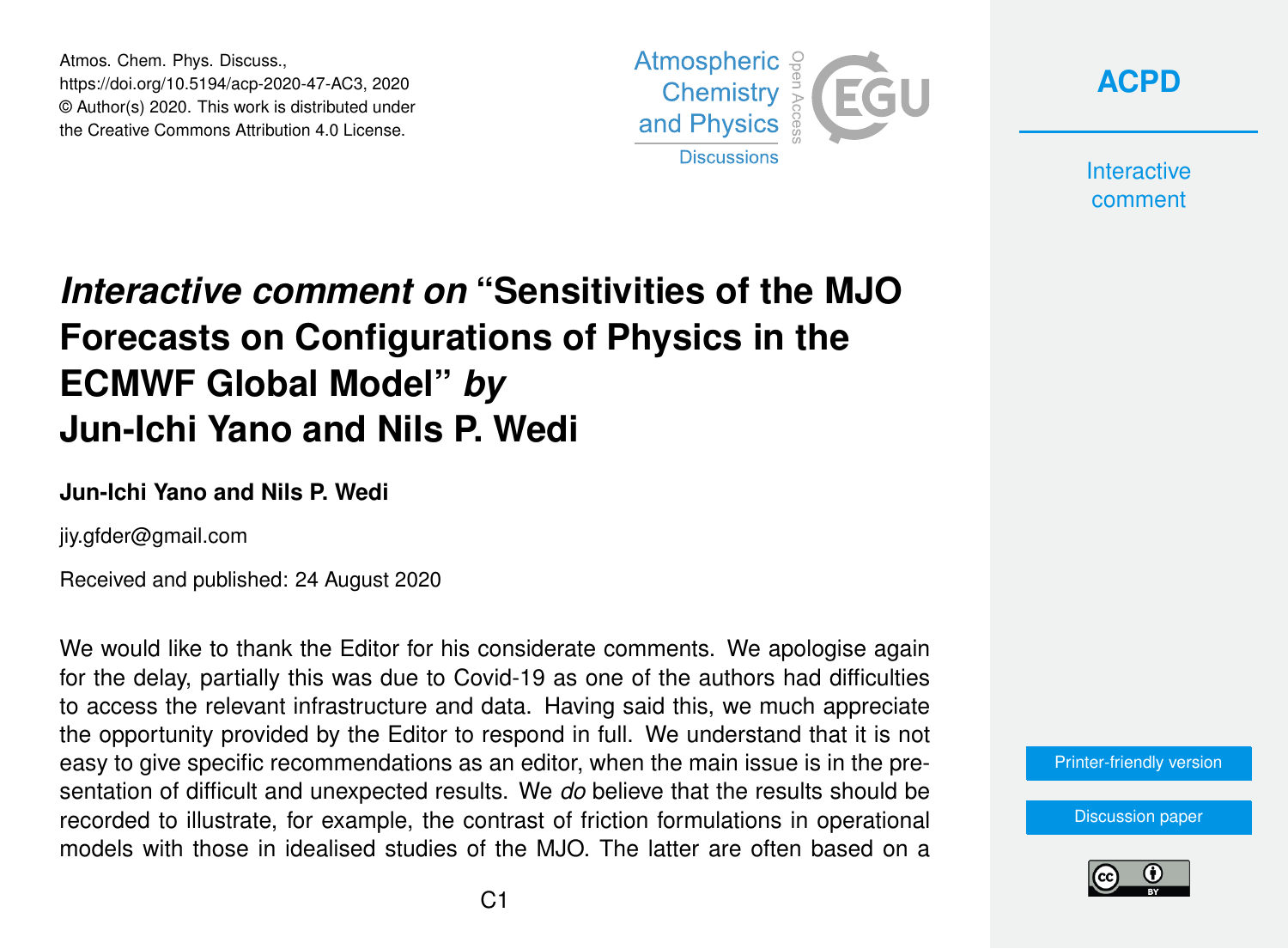rather simple Rayleigh–friction formulation, taking a dichotomy of with or without. Unfortunately, existing theoretical models are too limited to explain corresponding MJO sensitivities simulated by operational models.

We agree that no simple theoretical interpretation of the results are possible from the present study. Originally, we started to explore a possibility of interpreting the MJO as a nonlinear free wave under active interactions with Rossby waves from and to higher latitudes. A main strategy has been to remove the constraints to the free dynamics in an operational model by selectively turning off the tendencies of different physical parametrisations.

In spite of a substantial number of sensitivity experiments performed, it turns out to be difficult to draw firm conclusions. However, such a work should not simply be considered a failure. Here, we disagree with the Editor's comment that "the current state (of manuscript) is not useful", if what it means is a lack of positive results. Notably, in a recent comment in the journal Nature, Mehta (2019) argues why a negative result is crucial for a healthy progress of science.

It would be important to emphasise that our methodology is sound, and we have set out with a clear hypothesis as stated in the manuscript. More specifically, individual sensitivities of momentum diffusion are examined, with a hope of distilling specific impacts that either deteriorate or improve MJO forecasts. As it turns out, such an investigation is difficult, because other processes, that are not eliminated, compensate with a nonlinear response. We agree with the assessment that the results are complicated. However, it is unethical to simplify what we actually obtained. We further agree with the Editor and the Reviewers about the (lack of) presentation style of these complicated results. We will revise the manuscript to better present the unexpected complexity of the results. We will also clearly state in revision that we do not find any clear-cut interpretations in terms of the nonlinear free-Rossby wave dynamics as we originally envisioned. Nevertheless, this is an important negative finding, that should inspire further experimental studies while avoiding repeating the same mistakes made

#### **[ACPD](https://acp.copernicus.org/preprints/)**

**Interactive** comment

[Printer-friendly version](https://acp.copernicus.org/preprints/acp-2020-47/acp-2020-47-AC3-print.pdf)

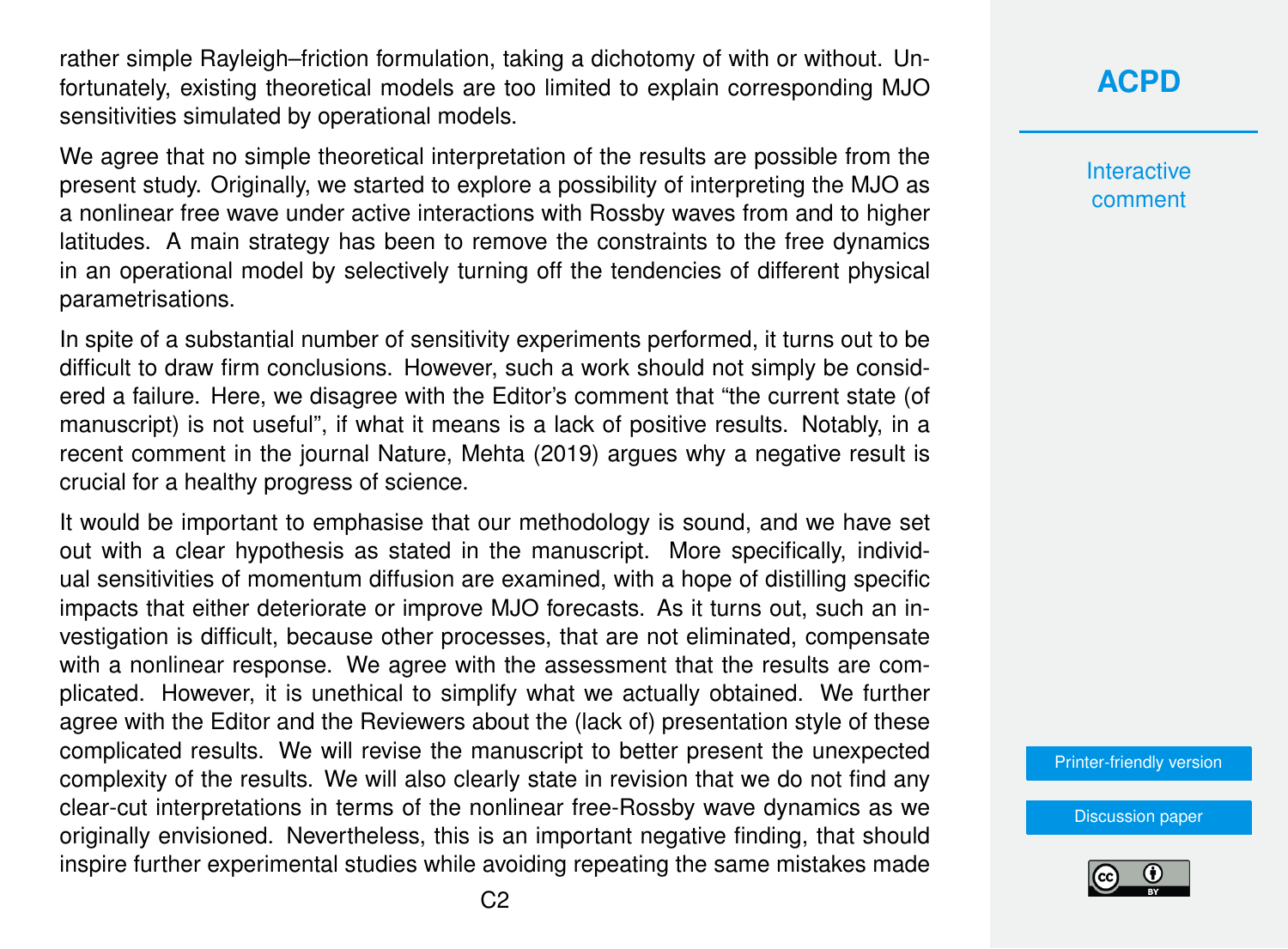here.

As recommended by Mehta (2019), the present manuscript will become a showcase that established researchers with a good background on the MJO fail to prove their hypothesis. It will further send a strong message to younger and aspiring scientists bombarded with success stories. It is our view that the Reviewers and the Editor read the present manuscript with 'success' in mind.

More specifically, in revision, we have realised that it is difficult to extract any firm conclusions for readers from the original manuscript for two related reasons. First, the basic nature of the present study is exploratory. The main goal is an extensive sensitivity study of MJO forecasts on physics, that call for theoretical studies more closely tied to the actual physics of operational models. Urgent needs for such a new type of theoretical studies will be more explicitly emphasised in revision (L468–469). Second, we have failed to state this actual main goal of the work in the original manuscript. The motivation of the study to investigate a possibility of interpreting MJO as a nonlinear free wave in operational models is wrongly stated as a main purpose. This will also be corrected in revision so that readers will be better guided through the revised manuscript.

We still personally believe that the free nonlinear Rossby-wave theory remains a viable idea. However, clearly, we have failed to obtain any firm support to this theory by the present sensitivity study. It simply demonstrates how hard it is to emulate free dynamics within a global forecast model without deteriorating the basic state of the model that so crucially depends on these physical parametrisations. This point has already been made in the original manuscript. However, we have failed to extend its implications.

In contrast, we have obtained firm evidence for interactions of the MJO with extratropical waves by the present sensitivity study: the behaviour of the model is relatively insensitive to the choice of physics in representing this aspect of the MJO dynamics. This very point, that was failed to be remarked in the original manuscript, will clearly be

### **[ACPD](https://acp.copernicus.org/preprints/)**

**Interactive** comment

[Printer-friendly version](https://acp.copernicus.org/preprints/acp-2020-47/acp-2020-47-AC3-print.pdf)